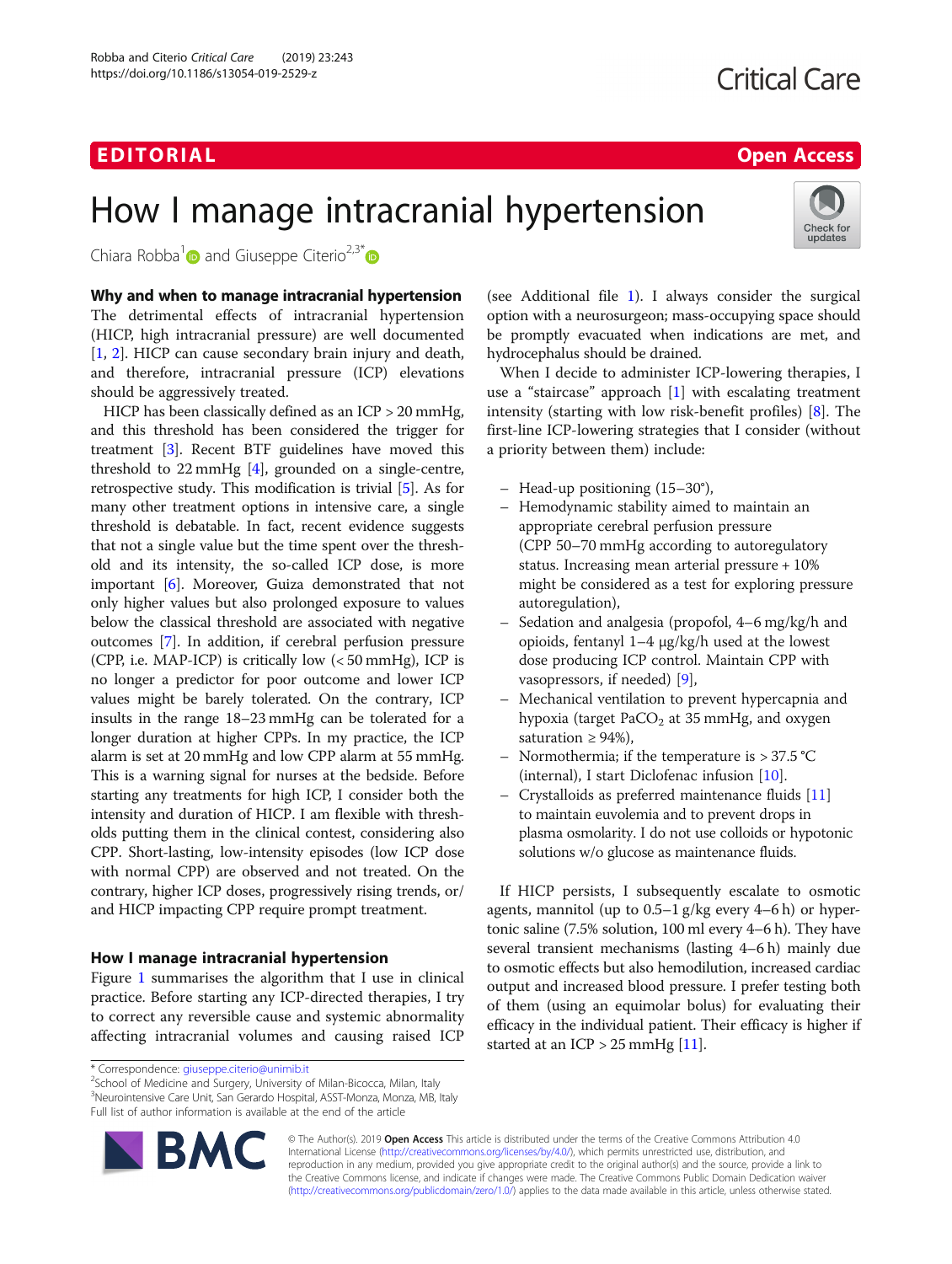<span id="page-1-0"></span>

#### When and how to escalate to upper tier therapies

I generally reserve to patients with refractory intracranial hypertension ICP-lowering strategies associated with significant side effects and potential complications as hyperventilation, metabolic suppression and decompressive craniectomy [[8](#page-2-0), [12\]](#page-2-0).

Hyperventilation produces a reduction of HICP by inducing cerebral vasoconstriction and reducing cerebral blood volume [[13](#page-2-0)]. The effect is short lasting and cease when the interstitial pH, alkalotic during the immediate hyperventilation phase, returns to normality. However, because of the theoretical risk of hypoperfusion, I aim to achieve mild hyperventilation, i.e. a  $PaCO<sub>2</sub> \sim 30-32$  mmHg, only in patients in whom ICP remains abnormally elevated

despite first- and second-line treatments, considering adding for safety a brain oxygenation monitor. I use more aggressive hyperventilation only in life-threatening cases with the risk of cerebral herniation and death.

Barbiturates have been historically used for decreasing brain metabolism and consequently cerebral blood flow/ volume and therefore HICP at the cost of serious side effects including hypotension and infections. I avoid long-term administration, and I generally administer thiopentone (10 mg/kg bolus, checking its efficacy, followed by 3–8 mg/kg/h infusion) as temporary "bridge" to decompressive craniectomy (DC) in refractory cases. I prefer, as third tier therapy, DC that has a long-lasting effect on the control of refractory HICP. DC performed